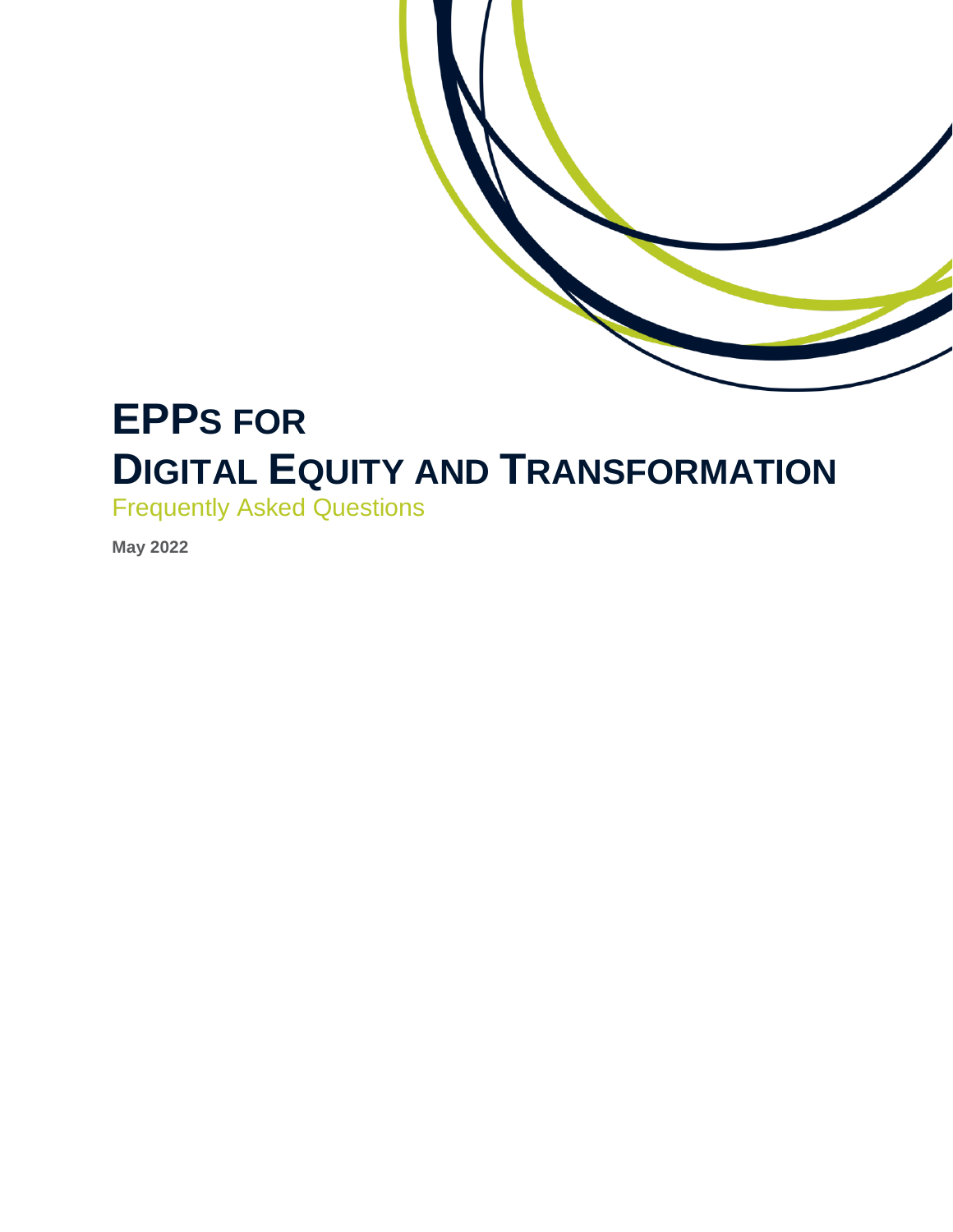#### **TABLE OF CONTENTS:**

[What is the purpose of the pledge and who provided input on it?](#page-2-0)

[Who can sign the pledge?](#page-2-1)

[I'm not the EPP lead administrator. Can I sign?](#page-2-2)

[Is it binding?](#page-2-3)

[What happens after I sign the pledge for my EPP?](#page-2-4)

[What are the recommended action steps after signing?](#page-2-5)

[Who should be the point person for post-signing efforts?](#page-2-6)

[How does the pledge connect to accreditation?](#page-3-0)

[Who is going to be convening the EPPs?](#page-3-1)

[Does this effort help EPPs make decisions about what technology to use or purchase?](#page-3-2)

[How much does it cost?](#page-3-3)

[What are the benefits of signing the pledge?](#page-3-4)

[For any other questions not answered on this PDF](#page-4-0)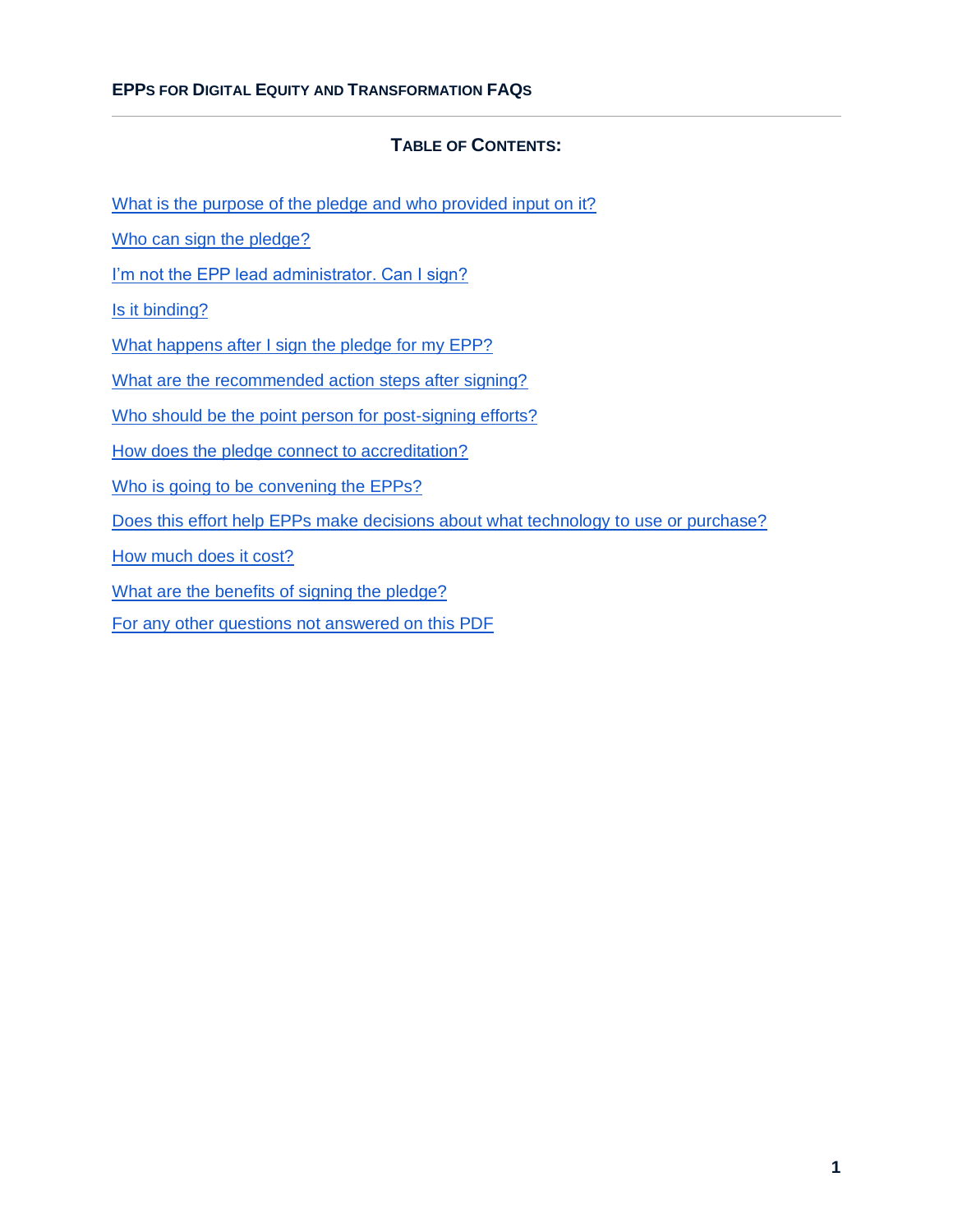## <span id="page-2-0"></span>What is the purpose of the pledge and who provided input on it?

The pledge is a vision for transforming educator preparation providers (EPPs) to meet the needs of today's schools. Signing the pledge signals that your EPP shares the vision and is willing to take steps towards achieving the vision.

The U.S. Department of Education and ISTE co-developed the pledge with a range of stakeholders providing feedback – including EPP leaders and professional associations.

## <span id="page-2-1"></span>Who can sign the pledge?

EPP lead administrators, as executive leaders of the EPP, can sign the pledge.

# <span id="page-2-2"></span>I'm not the EPP lead administrator. Can I sign?

We love the enthusiasm for this pledge! EPP lead administrators, since they are the executive leaders, have the authority to sign the pledge, which reflects the entire program. We recommend sharing the [pledge webpage](https://www.iste.org/digital-equity) with your EPP lead administrator to get the conversation started. Additionally, you can get specific questions answered by contacting ISTE through the contact form featured on the pledge webpage.

### <span id="page-2-3"></span>Is it binding?

No, it is not binding but serves as a guide for planning and capacity building to institute changes.

### <span id="page-2-4"></span>What happens after I sign the pledge for my EPP?

After an authorized leader from an EPP signs the pledge, your EPP will be able to join the EPPs for Digital Equity and Transformation Network. Upon signing, ISTE will reach out after 1-2 business days with the following:

- A pledge badge for your website confirming the signing of the pledge.
- Next steps on how to start networking within EPPs for Digital Equity and Transformation Network.
- A request for your EPP or institution's name to be put on the pledge website.

#### <span id="page-2-5"></span>What are the recommended action steps after signing?

- Attend the virtual Digital Equity and Transformation Network meetings, which are cohosted by ED and ISTE. These facilitated discussions with all EPP signers will address strategies, challenges, and opportunities.
- Conduct a self-analysis of your program against the principles of the pledge, set priorities, and avail your EPP of the support resources available from the pledge partners to make progress.

### <span id="page-2-6"></span>Who should be the point person for post-signing efforts?

If not the EPP lead administrator, a faculty champion who has interest or expertise in digital equity and transformation with technology is a good choice.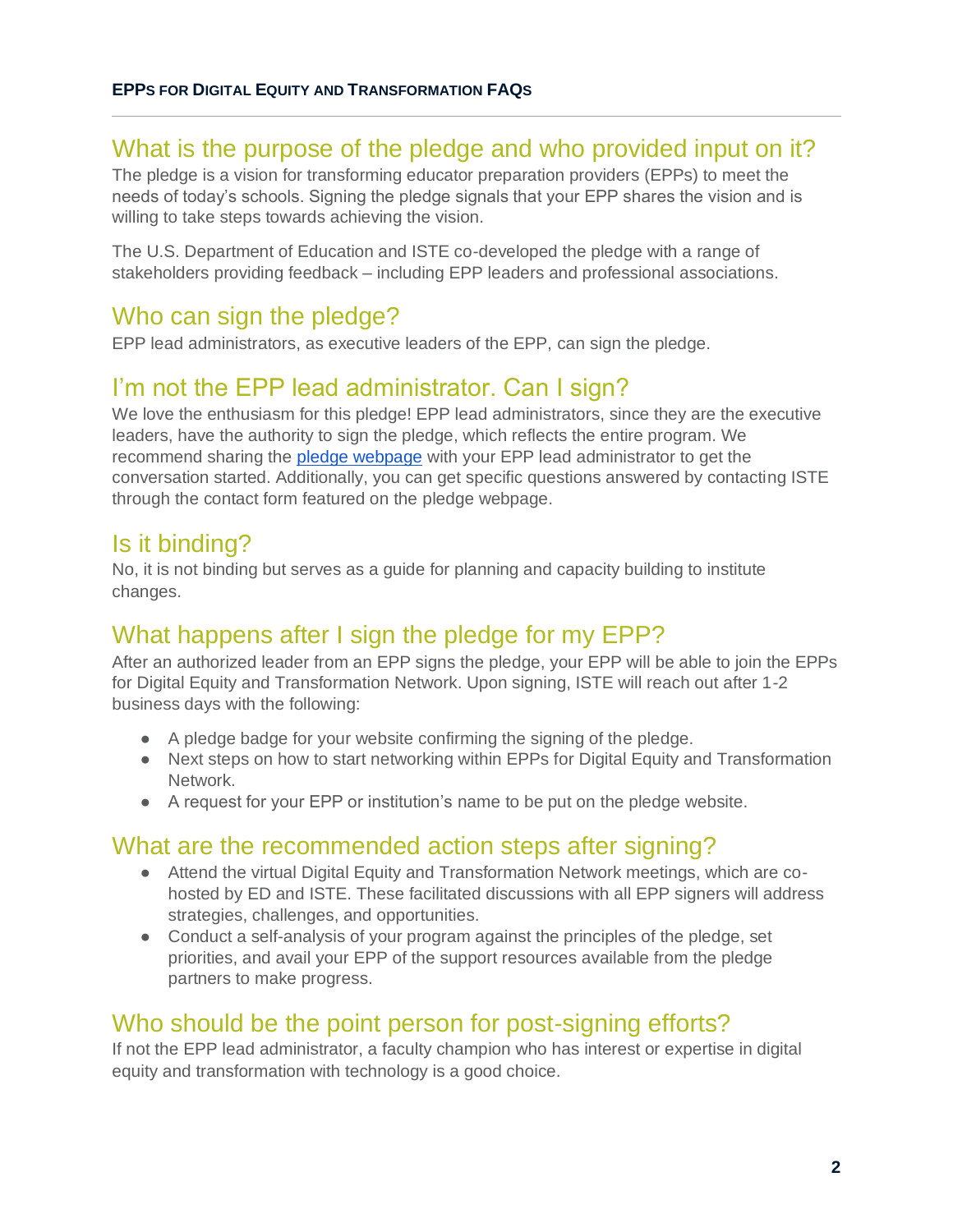#### <span id="page-3-0"></span>How does the pledge connect to accreditation?

It is a first step towards continuous improvement, but accreditation decisions do not rely on the pledge.

The pledge is a commitment to starting or building on efforts to update curriculum, provide faculty professional learning, and ensure candidates have a broad range of experiences in online and blended learning.

# <span id="page-3-1"></span>Who is going to be convening the EPPs?

Key stakeholders in this effort will collaborate to engage EPPs in virtual or in-person convenings. For example, ED and ISTE will co-host informational webinars and other professional learning opportunities to support EPPs to understand the principles. Topics may address how to begin implementing the principles or providing examples of infusing technology.

# <span id="page-3-2"></span>Does this effort help EPPs make decisions about what technology to use or purchase?

No. This effort is about how to transform teaching and learning using technology. It does not focus on the technical aspects of choosing or using platforms, devices, tools or applications or making recommendations or certifying technology.

### <span id="page-3-3"></span>How much does it cost?

There is no upfront cost associated with making the pledge and joining the Digital Equity and Transformation Network.

### <span id="page-3-4"></span>What are the benefits of signing the pledge?

- EPPs will join a network of other EPPs in a similar situation to discuss the successes, challenges, and strategies for bringing about digital equity in their programs.
- EPPs will be listed on the ISTE website and provided a link to their program badge.

# Is there a privacy policy?

Your data will not be used for purposes other than communicating information about the pledge program and news about resources and events from supporting organizations to help you meet the goals of the pledge.